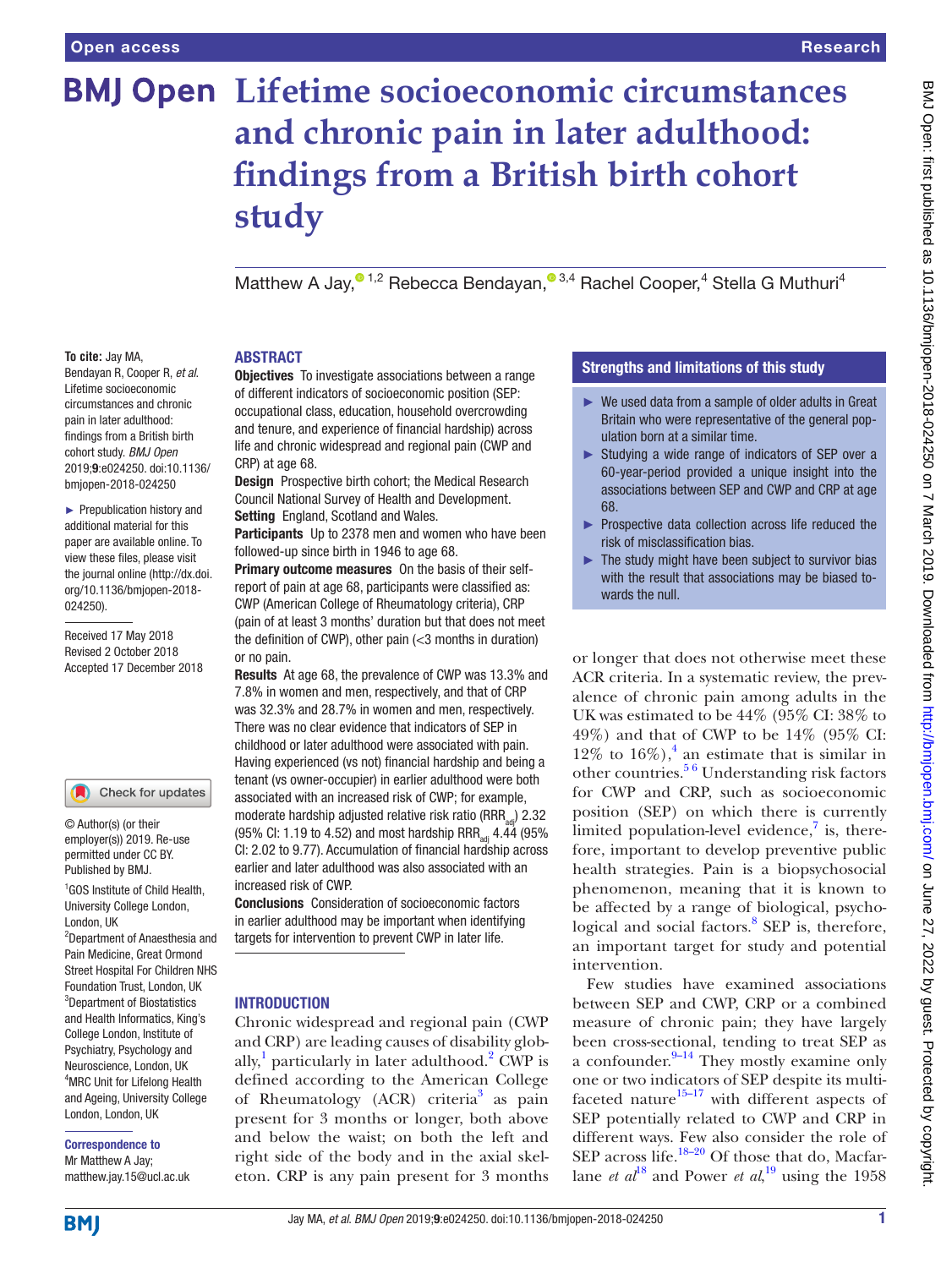British birth cohort, found associations between lower SEP (paternal and own occupational class during childhood and earlier adulthood, respectively) and higher risk of CWP at age 44–45. Macfarlane *et al*<sup>18</sup> also found that lower occupational class was associated with an increased risk of CRP at specific sites; many of these associations, however, were attenuated after adjustment.  $Goosby<sub>1</sub><sup>20</sup>$  $Goosby<sub>1</sub><sup>20</sup>$  $Goosby<sub>1</sub><sup>20</sup>$  using the US Health and Retirement Study, found that higher education and income were associated with lower risk of chronic pain (ie, arthritis/rheumatism; back or neck problems or received treatment in the past 12 months; frequent or severe headaches and any other chronic pain) in people aged 18–64. The extent to which SEP across life is associated with CWP or CRP in participants beyond midlife remains to be determined. Taking a life-course approach, by investigating SEP at different life stages, could help to identify new opportunities for intervention as the accumulation of exposure to social stressors across life may be associated with an increased risk of CWP and CRP at older ages.<sup>[21](#page-8-12)</sup>

There are important gaps in knowledge. First, the multifaceted nature of SEP has been neglected in research into the association between SEP and CWP and CRP. Our first aim was, therefore, to investigate whether a range of different SEP indicators across childhood and adulthood were associated with CWP, CRP or other pain at age 68. Examining CWP and CRP is important as they may have different underlying aetiologies. Second, associations between SEP and CWP or CRP in later adulthood cannot be fully understood without considering how SEP operates across life. We, therefore, also aimed to test whether observed associations are cumulative. We hypothesised that (1) lower levels of each SEP indicator would be associated with an increased risk of CWP (but not necessarily CRP on the basis of the weaker associations previously observed<sup>[18](#page-8-9)</sup>) in later adulthood and (2) accumulation of low SEP across life would also be associated with increased risk of CWP.

#### **METHODS** Sample

Data were drawn from the Medical Research Council (MRC) National Survey of Health and Development (NSHD), a nationally representative<sup>22</sup> <sup>23</sup> longitudinal study of a sample (n=5362) of single births during the first week of March 1946 in Great Britain.<sup>24</sup> Data collection occurred approximately every 2years during childhood and every 5–10 years during adulthood, with 24 data collection rounds up to  $2014-2015$ .<sup>[22 24 25](#page-8-13)</sup> Details on overall participation rates, which were generally high, are available elsewhere.<sup>22 26</sup> Of the 2942 people in the targeted sample for the most recent data collection at age 68, in 2014–2015, 2453 (83.4%) completed a postal questionnaire. No attempt was made to contact the remaining 2420 study members: 957 (17.8%) had already died, 620 (11.6%) had previously withdrawn from the study, 448 (8.3%) had emigrated and were no longer in contact with the study and 395 (7.4%) had been untraceable for more than 5years. Participants who responded were eligible for the present study if they had provided responses to questions on pain (n=2378).

#### Patient and public involvement statement

Participants have a lifelong association with NSHD. Over the 70 years of the study, the research team has increasingly involved participants, in line with changing norms about conducting cohort studies, starting at age 16 (in 1962) with the annual dissemination of study findings in birthday cards. Participants receive personal letters whenever they raise queries or provide additional comments, including suggestions for new topics to study. In the last 10 years, the research team has increased the level of participant involvement through invitations to study events (65th and 70th birthday celebrations), public engagement activities and focus groups to discuss clinical sub-studies. When piloting new questionnaires and assessments, we recruit patients from general practices or the University College London Hospital patient public involvement group and take into account their feedback when designing the main-stage fieldwork.

#### Ascertainment of pain at age 68

Participants were asked, 'In the *last month*, have you had any ache or pain which has lasted for *one day or longer*? (Please do not include pain occurring only during the course of a feverish illness, such as flu [*sic*])' (emphasis in original). Those who answered yes were then asked whether they had been aware of this pain for at least 3 months and asked to shade on a four-view body manikin all the areas where they felt pain. Responses to these questions were used to classify participants as having CWP (defined according to the ACR criteria<sup>[3](#page-8-2)</sup>). Those who reported pain of at least 3months' duration but did not meet the CWP definition were classified as CRP and those reporting pain of less than 3months duration were categorised as having other pain.<sup>27</sup>

#### Indicators of SEP

A range of SEP indicators were selected for study *a priori* in order to capture different facets of the SEP construct including psychosocial as well as material aspects. $16 17$ These indicators were assessed prospectively across life and for the purposes of these analyses were grouped into three life stages (childhood [age 0 to 15]; earlier adulthood [age 26 to 53] and later adulthood [age 60 to 64]). Indicators of childhood SEP were father's occupational class, paternal and maternal education, household overcrowding, housing tenure and lack of household amenities. Where possible, measures were taken at age 4, except for lack of amenities, which was ascertained at age 2. However, if data were missing at age 4, comparable measures at ages 11 or 15 were used. See [table](#page-2-0) 1 for details of categorisation of each measure.

Indicators of SEP in earlier adulthood (ie, 26 to 53) were highest educational level attained by age 26,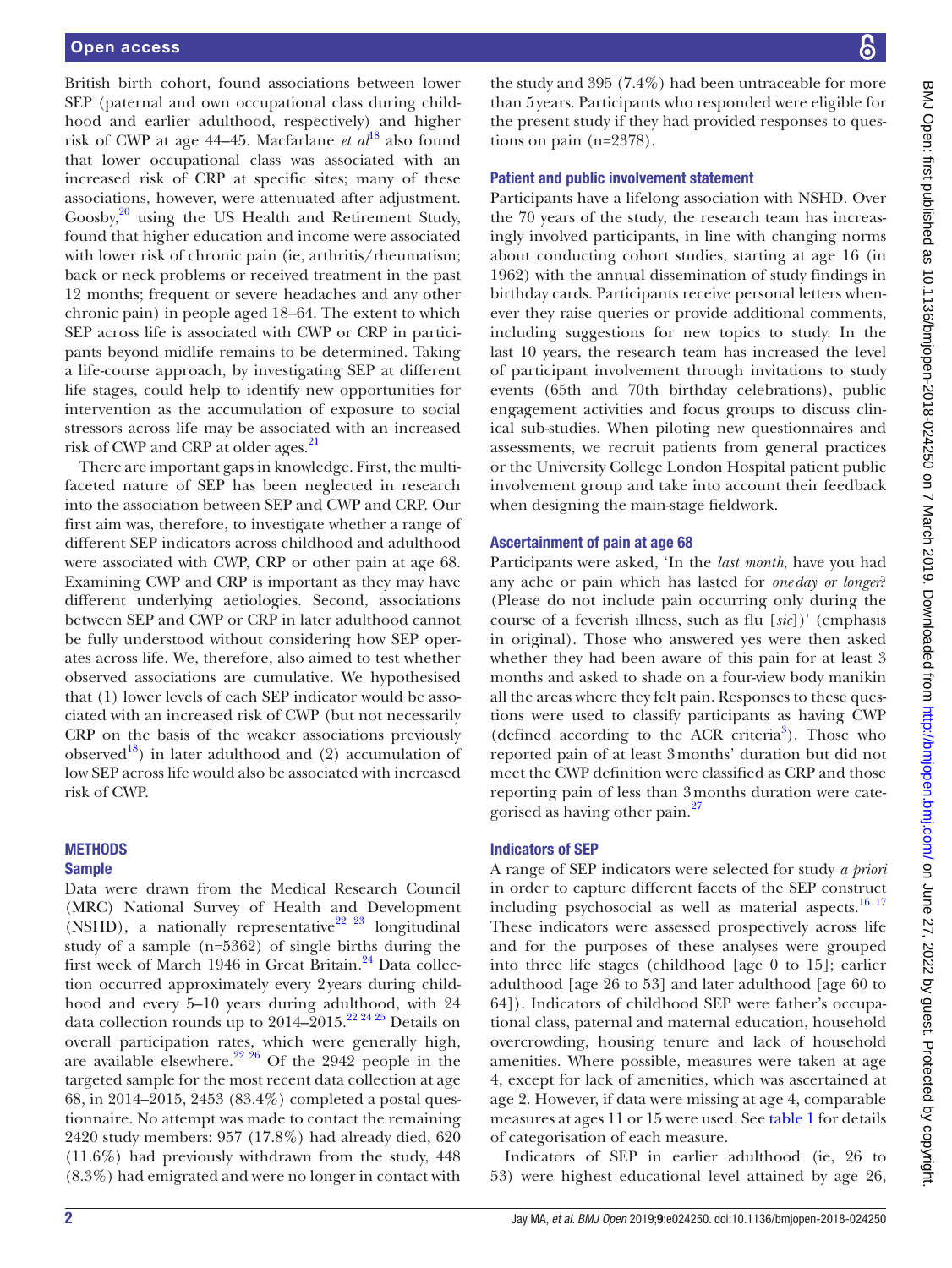<span id="page-2-0"></span>

| Table 1                                    | Indicators of socioeconomic position used in analyses.                                                                                                                                                                                                                                          |                                                       |
|--------------------------------------------|-------------------------------------------------------------------------------------------------------------------------------------------------------------------------------------------------------------------------------------------------------------------------------------------------|-------------------------------------------------------|
| <b>Indicator</b>                           | <b>Definition</b>                                                                                                                                                                                                                                                                               | Age ascertained (ages used if missing<br>at main age) |
| Childhood                                  |                                                                                                                                                                                                                                                                                                 |                                                       |
| Paternal occupational<br>class             | Registrar General's Social Classification:<br>I and II-professional and managerial, and technical<br>IIINM-skilled non-manual<br>IIIM-skilled manual<br>IV and V-partly-skilled and unskilled                                                                                                   | 4 (or 11 [n=48] or 15 [n=17])<br>Total= $2258$        |
| Paternal and maternal<br>education         | Higher<br>Secondary only<br>Primary/less                                                                                                                                                                                                                                                        | 6 (paternal=2117 and maternal=2099)                   |
| Household overcrowding                     | >2 persons per room in the household                                                                                                                                                                                                                                                            | 4 (or 11 [n=34] or<br>$15$ [n=13])<br>Total=2298      |
| Housing tenure                             | Owner-occupier versus<br>tenant (includes private and public tenants)                                                                                                                                                                                                                           | 4 (or 11 [n=42] or 15 [n=12])<br>Total=2300           |
| Lack of household<br>amenities             | Lacks access to hot running water, own bathroom or<br>own kitchen (score indicating lacks<br>0 to all 3).                                                                                                                                                                                       | 2 (or 11 [n=157] or 15 [n=11])<br><b>Total=2326</b>   |
| Earlier adulthood                          |                                                                                                                                                                                                                                                                                                 |                                                       |
| Own occupational class                     | Registrar General's Social Classification (categorised<br>as above)                                                                                                                                                                                                                             | 53 (or 43 [n=123] or 36 [n=59])<br>Total=2219         |
| Home ownership                             | Owner-occupier versus<br>tenant (includes private and public tenants)                                                                                                                                                                                                                           | 53 (or 43 [n=142] or 36 [n=29])<br><b>Total=2294</b>  |
| Highest educational level<br>attained      | Degree or higher<br>A level or equivalent or less                                                                                                                                                                                                                                               | 26 (n=2297)                                           |
| Financial hardship in the<br>previous year | None (no hardship)<br>Minimal (hard to manage but does not report going<br>without necessities or unable to pay bills)<br>Moderate (hard to manage and either went without<br>necessities or unable to pay bills)<br>Most (hard to manage, went without necessities and<br>unable to pay bills) | 43 (n=2150)                                           |
| Later adulthood                            |                                                                                                                                                                                                                                                                                                 |                                                       |
| Home ownership                             | As in earlier adulthood                                                                                                                                                                                                                                                                         | 60-64 (n=2038)                                        |
| Financial hardship                         | As in earlier adulthood                                                                                                                                                                                                                                                                         | $60 - 64$ (n=1892)                                    |

financial hardship at age 43 and own occupational class and home ownership at age 53 (or at 43 or 36 if missing at 53) (see [table](#page-2-0) 1). Indicators of SEP in later adulthood (age 60–64) were home ownership and financial hardship (see [table](#page-2-0) 1).

# **Covariates**

Potential confounders were identified from the existing literature.<sup>[10 18 28–31](#page-8-16)</sup> Body mass index (BMI) (kg m<sup>-2</sup>) was calculated using measures of height and weight recorded by trained nurses at age 60–64. Cigarette smoking status (current, ex or never), participation in sports or vigorous leisure activities in the previous 4 weeks (inactive, 1–4 times per month, or five or more times per month) and marital status (never married, married/civil partnership, separated/divorced and widowed) were all self-reported at age 68. Participants were asked how often they consumed alcoholic drinks in the last year and to record

the number of alcoholic drinks (beers, wines and spirits) they drank in the last 7 days. Units were summed to create an overall measure of alcohol consumptions in units in the previous week at age 68. Affective symptoms were measured using General Health Questionnaire-28 (GHQ- $28)^{32}$  score at age 60–64. Items were scored 0–0–1–1 and then summed, and caseness was identified based on a cut-off of five or more.<sup>[32](#page-9-1)</sup>

# Statistical methods

To examine the associations of each SEP indicator with CWP, CRP and other pain at age 68, a series of multinomial logistic regression models were specified. For each SEP indicator, a crude model was first constructed and adjusted for sex. An interaction term between each SEP indicator and sex was entered and subsequent models were sex-stratified if this term was statistically significant (likelihood ratio test,  $p<0.05$ ). Categories of covariates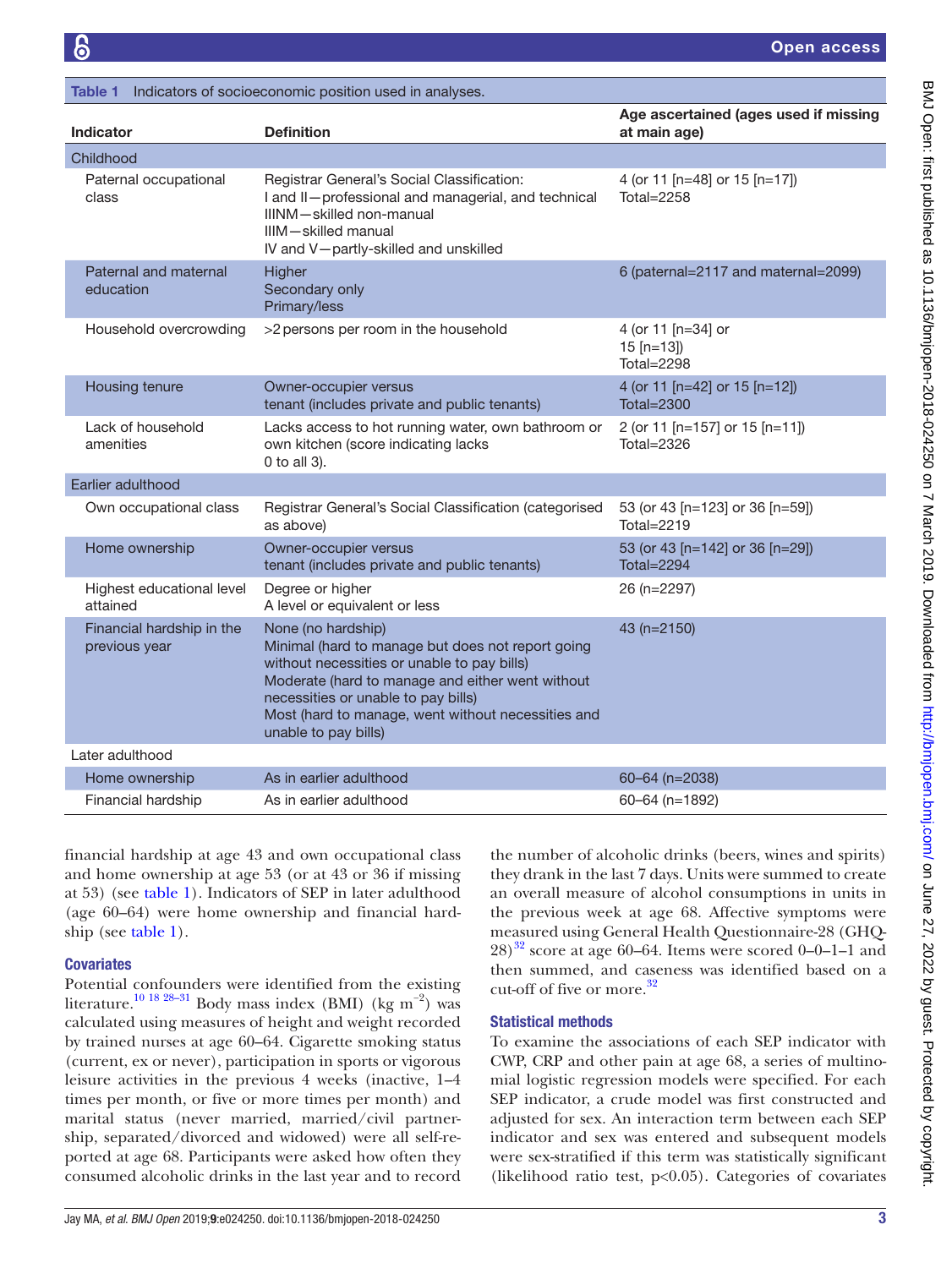were entered as follows: First, BMI and health behaviours (smoking, physical activity and alcohol consumption) were entered. Second, the adjustment was made for affective symptoms (GHQ-28 caseness). Finally, a fully adjusted model that included all covariates was estimated.

To ascertain whether the accumulation of low levels of SEP was associated with CWP, CRP or other pain, we derived ordinal indices that indicated, at each time point, whether the participant was in lower or higher SEP (these scores assume equal weight should be given to SEP at each life stage). We only generated these indices for indicators of SEP that had been found at any life stage to be associated with CWP, CRP or other pain and had been measured at multiple life stages. These indices were entered into regression models and adjustments were carried out in the same order as above.

Models were fit with maximum likelihood and results are presented as relative risk ratios (RRRs) with 95% CIs. Overall statistical significance of each SEP indicator in each model was assessed using the likelihood ratio test. Where covariates were missing (GHQ-28 score [n=494, 20.8%]; BMI [n=472, 19.8%]; alcohol consumption  $[n=243, 10.2\%]$ ; marital status  $[n=45, 1.9\%]$  and smoking status  $[n=22, 0.9\%]$ , these were imputed using multiple imputations with chained equations $33$  with 40 imputed datasets. The outcome and exposure variables were included in the imputation model but not themselves imputed. $34$  Parameter estimates were combined using Rubin's rules. Sensitivity analyses exploring these models with only complete cases were performed.

All data management and analysis was conducted in  $R^{35}$ with RStudio[36](#page-9-5) and the packages *mice*[33](#page-9-2) and *nnet*. [37](#page-9-6)

#### **RESULTS**

The characteristics of the 2378 participants included in analyses are presented in [table](#page-4-0) 2. The prevalence of CWP among women and men was 13.3% and 7.8%, respectively. In women, the prevalence of CRP was 32.3% and other pain was 12.5%. In men, these figures were 28.7% and 15.2%, respectively. The number and proportion of individuals in the lowest SEP categories are given in [table](#page-4-0) 2, with a full breakdown by sex in online [supplemen](https://dx.doi.org/10.1136/bmjopen-2018-024250)[tary tables 1–3](https://dx.doi.org/10.1136/bmjopen-2018-024250).

There was no evidence of associations between any of the indicators of childhood SEP and CWP, CRP or other pain at age 68 [\(table](#page-5-0) 3; models at all stages of adjustment in [supplementary table 4](https://dx.doi.org/10.1136/bmjopen-2018-024250)).

[Table](#page-6-0) 4 (online [supplementary table 5](https://dx.doi.org/10.1136/bmjopen-2018-024250)) shows the RRRs of CWP, CRP and other pain (vs no pain) obtained from regression models for each indicator of SEP in earlier adulthood. There were sex differences in the associations between educational level and pain (education–sex interaction,  $p<0.01$ ). Women with lower levels of education were more likely to report CRP at age 68 compared with those with a degree or higher (RRR 1.93 [95% CI: 1.01 to 3.69]) and less likely to report other pain (RRR 0.54 [0.29 to 1.00]). Men with lower educational levels

were more likely to report CWP than men with a degree or higher (2.68 [95% CI: 1.12 to 6.45]). Financial hardship in earlier adulthood was associated with higher risk of CWP at age 68; fully-adjusted RRR of CWP was 1.21 (95% CI: 0.67 to 2.17), 2.32 (95% CI: 1.19 to 4.52) and 4.44 (95% CI: 2.02 to 9.77) for minimal, moderate and most financial hardship, respectively, compared with no financial hardship. Similar trends were observed for CRP and other pain but the RRRs were smaller and not statistically significant. In a sex-adjusted model, there was some evidence of an association between the lowest occupational classes and an increased risk of CWP (RRR 1.52 [95% CI: 0.99 to 2.34]), which was attenuated in the fully-adjusted model (RRR 1.22 [95% CI: 0.77 to 1.92]). Finally, being a tenant (vs being an owner-occupier) was associated with an increased risk of CWP at age 68. In a sex-adjusted model, the RRR was 1.81 (95% CI: 1.21 to 2.72), which was slightly attenuated to 1.62 (1.06 to 2.49) after adjustment for all covariates.

Neither indicator of SEP in later adulthood (home ownership and financial hardship) was associated with pain at age 68 [\(table](#page-6-0) 4 and [supplementary table 6](https://dx.doi.org/10.1136/bmjopen-2018-024250)).

As tenant status and financial hardship were the only two variables measured at multiple time points that were associated with CWP or CRP, these two were taken forward into the accumulation analyses. The number and proportion of participants in each group at the earliest and latest time points are cross-tabulated in [supplementary table 7](https://dx.doi.org/10.1136/bmjopen-2018-024250). Online [supplementary table 8](https://dx.doi.org/10.1136/bmjopen-2018-024250) shows the number and proportion of participants at each level of the derived accumulation indices.

Results from multinomial logistic regression models examining the cumulative associations between tenant status, financial hardship and CWP, CRP and other pain are shown in [table](#page-7-0) 5 (online [supplementary table 9\)](https://dx.doi.org/10.1136/bmjopen-2018-024250). These show that accumulation of tenant status over life was not associated with pain at age 68. By contrast, accumulation of financial hardship across adulthood was associated with an increased risk of CWP (hardship at one point reported vs no hardship RRR 1.93 [95% CI: 1.11 to 3.35]; hardship at both points RRR 3.90 [95% CI: 1.20 to 12.64]).

Sensitivity analyses revealed no major differences to the models fit using imputed data (directions of associations were the same and magnitudes were similar) and are not, therefore, presented.

#### **DISCUSSION**

We aimed to investigate whether different SEP indicators at different life stages were associated with risk of reporting CWP, CRP or other pain at age 68. Experience of financial hardship and tenant status in earlier adulthood were both associated with an increased risk of CWP at age 68. Lower educational attainment was also associated with an increased risk of CWP and CRP in men and women, respectively. There was no evidence of associations between any SEP indicator in childhood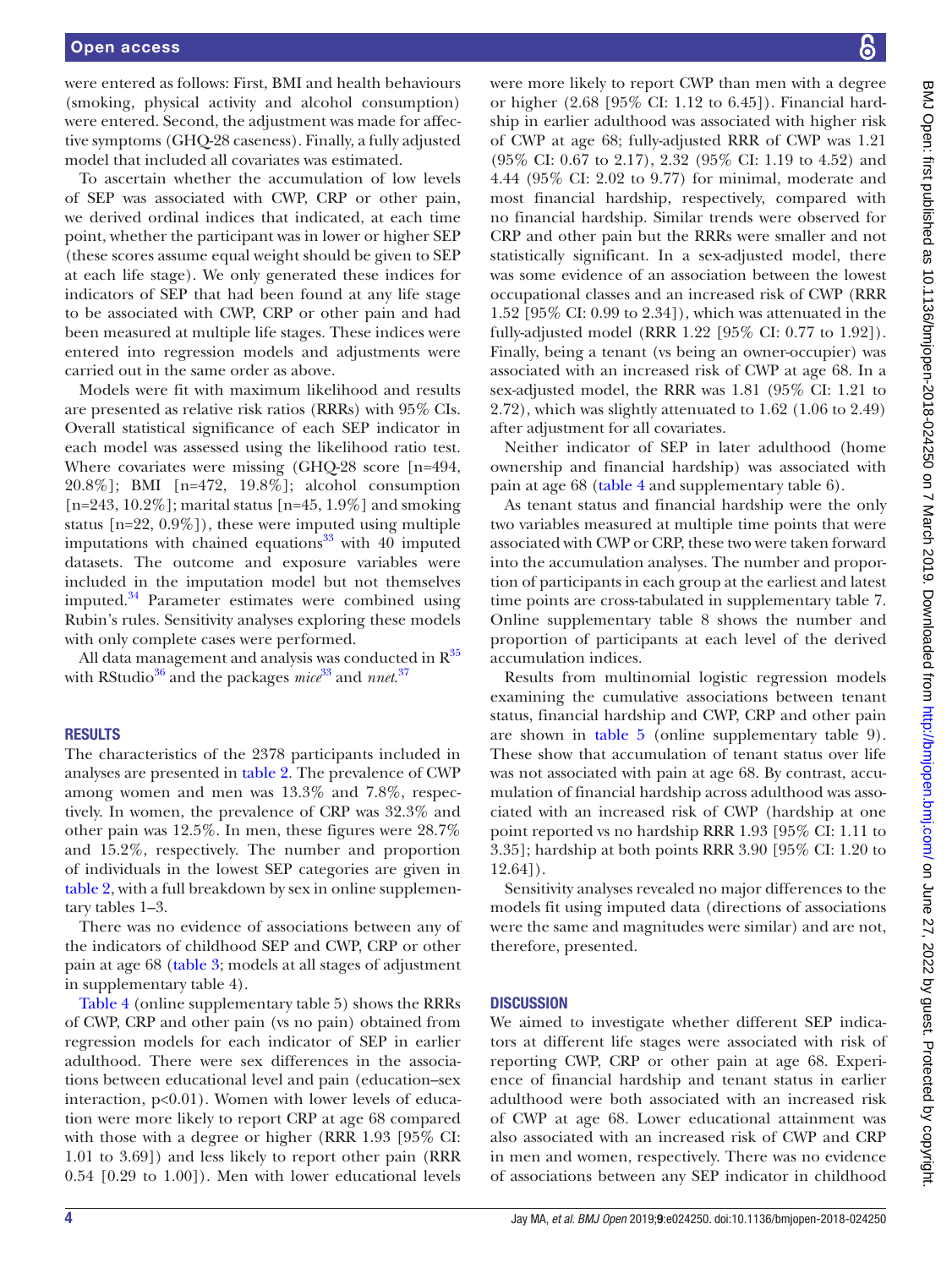<span id="page-4-0"></span>

|                                                                  |                               | <b>Women (n=1140)</b> | Men (n=1238)      |
|------------------------------------------------------------------|-------------------------------|-----------------------|-------------------|
| Pain at age 68                                                   |                               |                       |                   |
| <b>CWP</b>                                                       |                               | 164 (13.3%)           | 89 (7.8%)         |
| <b>CRP</b>                                                       |                               | 400 (32.3%)           | 327 (28.7%)       |
| Other pain                                                       |                               | 155 (12.5%)           | 173 (15.2%)       |
| No pain                                                          |                               | 519 (41.9%)           | 551 (48.3%)       |
| BMI at age 60-64, n=1906                                         |                               |                       |                   |
| Mean (SD) ( $kg \, \text{m}^{-2}$ )                              |                               | 27.8(5.2)             | 27.8(4.0)         |
| Smoking at age 68, n=2356                                        |                               |                       |                   |
| Current                                                          |                               | 96 (7.8%)             | 112 (9.9%)        |
| Ex-smoker                                                        |                               | 653 (53.2%)           | 680 (60.2%)       |
| <b>Never</b>                                                     |                               | 478 (39.0%)           | 337 (29.9%)       |
| Alcohol units (Median [IQR]) at age 68, n=2135                   |                               | 2.0 (0.0 to 6.0)      | 7.0 (2.0 to 15.0) |
| Leisure time physical activity at age 68, n=2352                 |                               |                       |                   |
| Inactive                                                         |                               | 733 (59.7%)           | 682 (60.7%)       |
| One to four times/month                                          |                               | 163 (13.3%)           | 120 (10.6%)       |
| Five or more times/month                                         |                               | 330 (26.9%)           | 324 (28.7%)       |
| Symptoms of anxiety and depression (GHQ-28) at age 60-64, n=1884 |                               |                       |                   |
| Yes $(≤4)$                                                       |                               | 222 (22.4%)           | 115 (12.9%)       |
| No (>4)                                                          |                               | 768 (77.6%)           | 779 (87.1%)       |
| Marital status at age 68, n=2333                                 |                               |                       |                   |
| Single                                                           |                               | 39 (3.2%)             | 47 (4.2%)         |
| Married                                                          |                               | 856 (70.7%)           | 912 (81.2%)       |
| Separated/Divorced                                               |                               | 167 (13.8%)           | 109 (9.7%)        |
| Widowed                                                          |                               | 148 (12.2%)           | 55 (4.9%)         |
| Childhood SEP (age 0-15)                                         |                               |                       |                   |
| Father's occupational class                                      | Class IV-V                    | 291 (24.8%)           | 260 (24.0%)       |
| Home ownership                                                   | <b>Tenant status</b>          | 826 (69.0%)           | 773 (70.1%)       |
| Lack of amenities                                                | Lacks three amenities         | 48 (4.0%)             | 47 (4.2%)         |
| Overcrowding                                                     | Overcrowded                   | 67 (5.6%)             | 39 (3.5%)         |
| Maternal education                                               | Primary or less               | 817 (74.4%)           | 742 (72.8%)       |
| Paternal education                                               | Primary or less               | 740 (67.8%)           | 667 (65.9%)       |
| Earlier adulthood SEP (age 26-53)                                |                               |                       |                   |
| <b>Educational level</b>                                         | A level or equivalent or less | 1116 (93.5%)          | 913 (82.8%)       |
| Financial hardship                                               | Most hardship                 | 31 (2.8%)             | 23 (2.3%)         |
| Occupational class                                               | Class IV-V                    | 193 (17.0%)           | 93 (8.6%)         |
| Home ownership                                                   | Tenant status                 | 128 (10.7%)           | 116 (10.6%)       |
| Later adulthood SEP (age 60/64)                                  |                               |                       |                   |
| Home ownership                                                   | Tenant status                 | 283 (26.1%)           | 307 (32.2%)       |
| Financial hardship                                               | Most hardship                 | 11 $(1.1\%)$          | 19 (2.1%)         |

For brevity, descriptive statistics for only the most adverse category of each SEP indicator are presented; a complete breakdown of the distribution of each SEP indicator by sex is given in online [supplementary tables 1 and 2](https://dx.doi.org/10.1136/bmjopen-2018-024250). Numbers on each covariate vary due to missing data.

BMI, body mass index; CRP, chronic regional pain; CWP, chronic widespread pain; GHQ-28, General Health Questionnaire-28-item; SEP, socioeconomic position.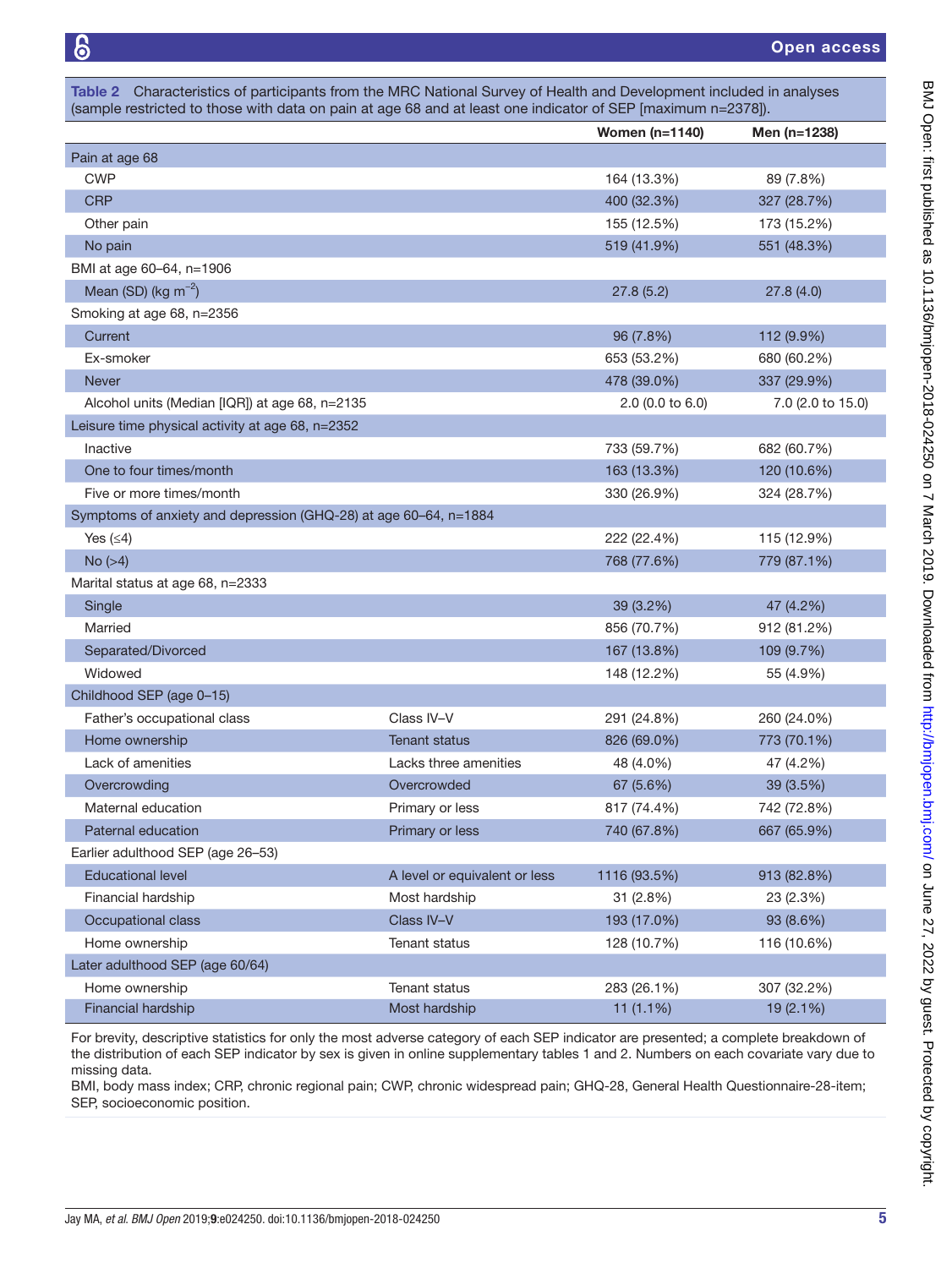<span id="page-5-0"></span>

| Table 3               |      |                |                       |                              | Associations between indicators of socioeconomic position in childhood and pain at age 68. |                               |         |
|-----------------------|------|----------------|-----------------------|------------------------------|--------------------------------------------------------------------------------------------|-------------------------------|---------|
|                       |      |                |                       | <b>CWP versus no</b><br>pain | <b>CRP</b> versus no<br>pain                                                               | Other pain versus<br>no pain  |         |
| <b>Exposure</b>       | n    | <b>Model</b>   | <b>Exposure level</b> | <b>RRR (95% CI)</b>          | <b>RRR (95% CI)</b>                                                                        | <b>RRR (95% CI)</b>           | P value |
| Father's occupational | 2258 | $\mathbf{1}$   | <b>IIINM</b>          | 1.11 (0.73 to 1.69)          | 0.94 (0.71 to 1.26)                                                                        | 0.90 (0.62 to 1.31)           | 0.87    |
| class (ref=I-II)      |      |                | <b>IIIM</b>           | 1.06 (0.71 to 1.57)          | 1.09 (0.84 to 1.41)                                                                        | 0.87 (0.62 to 1.24)           |         |
|                       |      |                | $IV-V$                | 1.29 (0.87 to 1.92)          | 1.00 (0.76 to 1.32)                                                                        | 1.00 (0.70 to 1.42)           |         |
|                       |      | $\overline{2}$ | <b>IIINM</b>          | 1.05 (0.68 to 1.62)          | 0.93 (0.70 to 1.24)                                                                        | 0.90 (0.62 to 1.32)           | 0.97    |
|                       |      |                | <b>IIIM</b>           | 0.86 (0.57 to 1.29)          | 1.01 (0.77 to 1.31)                                                                        | 0.83 (0.58 to 1.19)           |         |
|                       |      |                | $IV-V$                | 1.05 (0.69 to 1.59)          | 0.93 (0.70 to 1.23)                                                                        | 0.98 (0.68 to 1.41)           |         |
| Home ownership        | 2300 | $\mathbf{1}$   | Tenant                | 1.06 (0.78 to 1.43)          | 1.05 (0.85 to 1.29)                                                                        | 1.02 (0.77 to 1.34)           | 0.96    |
| (ref=owner occupier)  |      | 2              | Tenant                | 0.88 (0.64 to 1.21)          | 0.97 (0.78 to 1.20)                                                                        | 0.98 (0.74 to 1.30)           | 0.88    |
| Lack of amenities     | 2326 | $\mathbf{1}$   | Lacks one or more     | 1.21 (0.92 to 1.60)          | 1.03 (0.85 to 1.24)                                                                        | 0.99 (0.77 to 1.27)           | 0.57    |
| $(ref=lacks0)$        |      | $\overline{2}$ | Lacks one or more     | 1.14 (0.85 to 1.52)          | 1.01 (0.83 to 1.22)                                                                        | 0.98 (0.76 to 1.26)           | 0.81    |
| Overcrowding          | 2298 | 1              | Overcrowded           | 1.12 (0.59 to 2.11)          | 1.17 (0.75 to 1.82)                                                                        | 0.72 (0.36 to 1.44)           | 0.56    |
| (ref=not overcrowded) |      | 2              | Overcrowded           | 1.01 (0.52 to 1.95)          | 1.13 (0.72 to 1.77)                                                                        | 0.71 (0.35 to 1.44)           | 0.64    |
| Maternal education    | 2117 | $\mathbf{1}$   | Secondary             | 1.06 (0.58 to 1.95)          | 0.76 (0.51 to 1.13)                                                                        | 0.56 (0.34 to 0.95)           | 0.40    |
| (ref=diploma/degree)  |      |                | Primary               | 1.08 (0.65 to 1.82)          | 0.82 (0.59 to 1.13)                                                                        | 0.75 (0.49 to 1.13)           |         |
|                       |      | $\overline{2}$ | Secondary             | 1.01 (0.54 to 1.88)          | $0.74$ (0.50 to 1.11)                                                                      | 0.57 (0.34 to 0.97)           | 0.38    |
|                       |      |                | Primary               | $0.94$ (0.55 to 1.61)        | 0.76 (0.54 to 1.06)                                                                        | $0.73(0.48 \text{ to } 1.11)$ |         |
| Paternal education    | 2099 | 1              | Secondary             | 1.12 (0.66 to 1.87)          | 1.26 (0.89 to 1.78)                                                                        | 0.83 (0.53 to 1.30)           | 0.68    |
| (ref=diploma/degree)  |      |                | Primary               | 1.11 (0.73 to 1.67)          | 1.07 (0.81 to 1.42)                                                                        | 0.84 (0.60 to 1.20)           |         |
|                       |      | 2              | Secondary             | 0.99 (0.58 to 1.69)          | 1.19 (0.84 to 1.70)                                                                        | 0.80 (0.51 to 1.27)           | 0.64    |
|                       |      |                | Primary               | 0.90 (0.58 to 1.39)          | 0.97 (0.72 to 1.30)                                                                        | 0.81 (0.57 to 1.16)           |         |

Model 1: sex-adjusted and Model 2: adjusted for sex, BMI, smoking, alcohol, leisure-time physical activity, GHQ-28 caseness and marital status.

CRP, chronic regional pain; CWP, chronic widespread pain.

or later adulthood and any pain outcome at age 68. Our second aim was to assess whether observed associations were cumulative across different life stages and we found that there was a cumulative association between financial hardship during earlier and later adulthood and increased risk of CWP at age 68.

Our finding of stronger and more consistent associations between indicators of SEP in earlier adulthood and pain than with indicators of SEP in childhood or later adulthood, suggests that earlier adulthood may be a sensitive period. Financial hardship appears to be particularly important. This variable captures both subjective and objective elements of hardship (ie, feeling unable to manage or being unable to pay bills, or both). There may, therefore, be a combination of psychosocial and material elements that are associated with an increased risk of CWP. It is also especially interesting that financial hardship in later adulthood was not independently associated with CWP but when combined with the same variable in earlier adulthood, a clear inverse association was observed. This suggests that, despite the lack of strong evidence of an association between financial hardship in later adulthood and CWP at 68, intervening to reduce the burden of hardship in later as well as earlier adulthood

may prove beneficial in reducing the prevalence of CWP in older age.

The interaction between education and sex also requires explanation. An increased risk of CWP or CRP with lower levels of education is in line with our initial hypotheses but it is not clear why lower education was associated with an increased risk of CWP among men but with an increased risk of CRP among women. The results may be partly explained by the fact that the binary categorisation of education used in our analyses captured more of the relevant variability in educational attainment among men than women; in our sample, 6.5% of women had a degree or higher compared with 17.2% of men (see online [supplementary table 2\)](https://dx.doi.org/10.1136/bmjopen-2018-024250). In addition, it may be the case that among this generation, comparing those who have a degree or higher with those with a lower level of educational attainment provides a more appropriate level of differentiation between higher and lower SEP among men than women. Previous work using the NSHD has shown that the normative work-family life course patterns for women was one of forming families earlier in life when compared with men. $^{38\,39}$  Therefore, among this generation, achieving a university degree may have been less likely to have provided women than men with access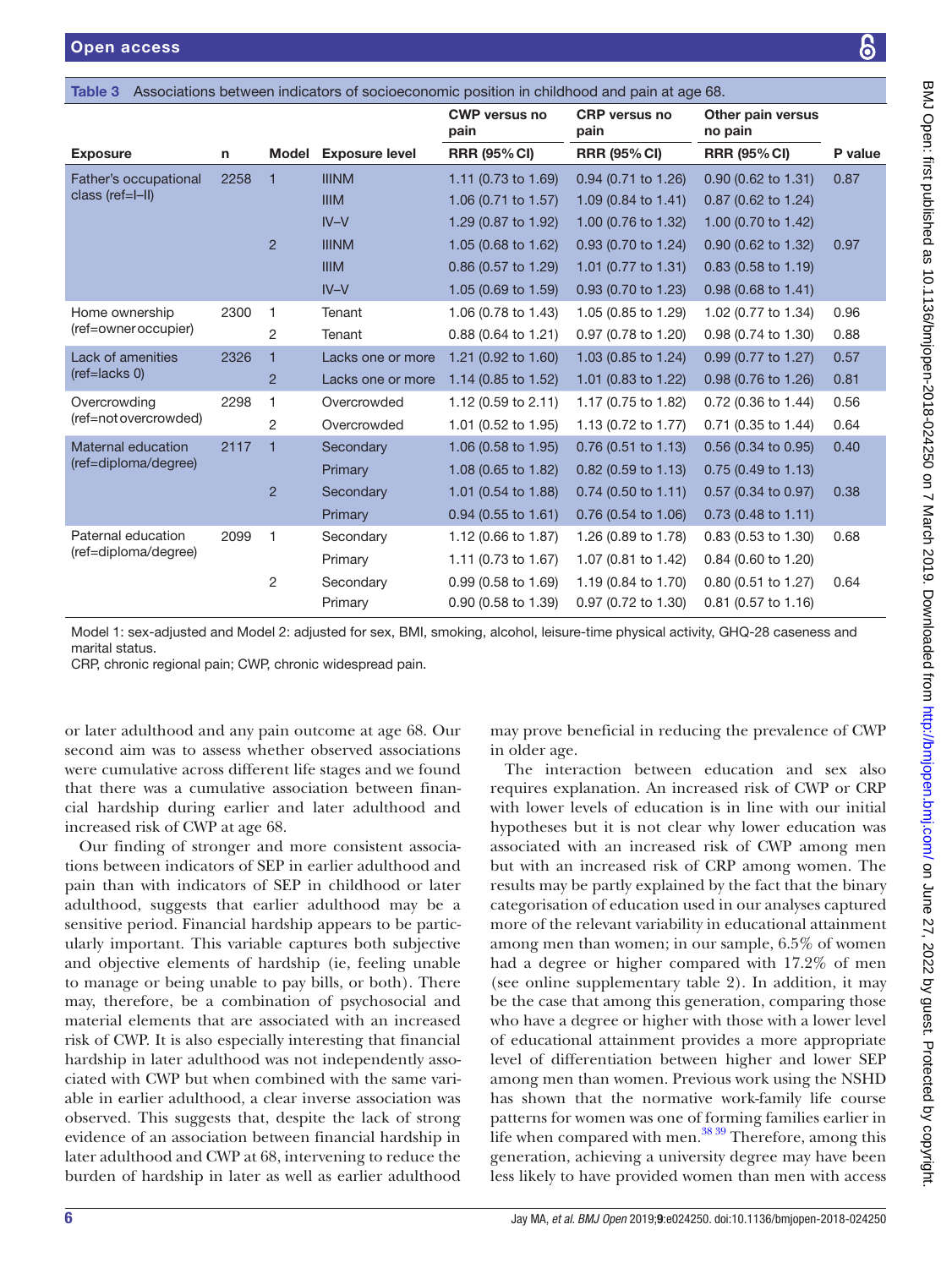<span id="page-6-0"></span>

| Model<br>$\sim$<br>$\mathbf{\Omega}$<br>$\overline{\phantom{0}}$<br>1194<br>1103<br>2150<br>$\mathbf{C}$<br>Educational level (women)* (ref=degree)<br>Educational level (men)* (ref=degree)<br>Financial hardship (ref=none)<br>Earlier adulthood<br>Exposure |                               | CWP versus no pain                              | CRP versus no pain               | Other pain versus<br>no pain      |                   |
|----------------------------------------------------------------------------------------------------------------------------------------------------------------------------------------------------------------------------------------------------------------|-------------------------------|-------------------------------------------------|----------------------------------|-----------------------------------|-------------------|
|                                                                                                                                                                                                                                                                | Exposure level                | <b>RRR (95% CI)</b>                             | (95% CI)<br><b>RRR</b>           | <b>RRR (95% CI)</b>               | P value           |
|                                                                                                                                                                                                                                                                |                               |                                                 |                                  |                                   |                   |
|                                                                                                                                                                                                                                                                | A level or equivalent or less | 0.94 (0.44 to 2.01)                             | 1.93 (1.01 to 3.69)              | 0.54(0.29 to 1.00)                | 0.01              |
|                                                                                                                                                                                                                                                                | A level or equivalent or less | 2.68 (1.12 to 6.45)                             | 1.07 (0.74 to 1.56)              | 1.45(0.88 to 2.40)                | 0.06              |
|                                                                                                                                                                                                                                                                | Minimal                       | 1.37 (0.78 to $2.42$ )                          | 1.13(0.75 to 1.70)               | 0.98 (0.56 to 1.71)               | < 0.01            |
|                                                                                                                                                                                                                                                                | Moderate                      | 2.61 (1.38 to 4.95)                             | 31 (0.76 to 2.28)                | 1.31 ( $0.64$ to $2.67$ )         |                   |
|                                                                                                                                                                                                                                                                | Most                          | $(2.56 \text{ to } 11.30)$<br>5.38 <sub>1</sub> | (0.89 to 3.72)<br>$\overline{8}$ | 1.67 (0.67 to 4.18)               |                   |
| $\mathbf{\Omega}$                                                                                                                                                                                                                                              | Minimal                       | 1.21 ( $0.67$ to $2.17$ )                       | 1.09 (0.72 to 1.65)              | 0.95(0.54 to 1.68)                | 0.03              |
|                                                                                                                                                                                                                                                                | Moderate                      | 2.32 (1.19 to 4.52)                             | 1.32(0.75 to 2.30)               | 1.34(0.65 to 2.74)                |                   |
|                                                                                                                                                                                                                                                                | Most                          | 4.44 (2.02 to 9.77)                             | 1.79 (0.86 to 3.74)              | 1.75 (0.69 to 4.47)               |                   |
| $\blacksquare$<br>2219<br>Occupational class (ref=I-II)                                                                                                                                                                                                        | IIINM                         | .15(0.79 to 1.66)                               | 0.95(0.73 to 1.23)               | 1.16(0.83 to 1.61)                | 0.15              |
|                                                                                                                                                                                                                                                                | $\leq$                        | 1.41(0.92 to 2.19)                              | 1.35(1.02 to 1.79)               | 0.97 (0.66 to 1.41)               |                   |
|                                                                                                                                                                                                                                                                | $Y-Y$                         | 1.52(0.99 to 2.34)                              | 1.24(0.91 to 1.69)               | 0.94 (0.61 to 1.45)               |                   |
| $\mathbf{a}$                                                                                                                                                                                                                                                   | INNI                          | .08(0.74 to 1.59)                               | 0.91 (0.70 to 1.19)              | 1.13 (0.81 to 1.58)               | 0.38              |
|                                                                                                                                                                                                                                                                | $\leq$                        | $1.29$ (0.82 to 2.03)                           | 1.31(0.98 to 1.75)               | 0.93(0.63 to 1.38)                |                   |
|                                                                                                                                                                                                                                                                | $\vee$                        | .22(0.77 to 1.92)                               | 1.17(0.85 to 1.61)               | 0.93(0.59 to 1.44)                |                   |
| $\overline{\phantom{0}}$<br>2294<br>Home ownership (ref=owner occupier)                                                                                                                                                                                        | Tenant                        | 1.81 (1.21 to 2.72)                             | 1.07 (0.77 to 1.48)              | 1.33 (0.89 to 1.98)               | 0.03              |
| $\mathbf{\Omega}$                                                                                                                                                                                                                                              | Tenant                        | 1.62 (1.06 to 2.49)                             | 1.06 (0.76 to 1.48)              | 1.36 (0.90 to 2.05)               | $\overline{0.11}$ |
| Later adulthood                                                                                                                                                                                                                                                |                               |                                                 |                                  |                                   |                   |
| $\overline{\phantom{0}}$<br>2038<br>Home ownership (ref=owner)                                                                                                                                                                                                 | Tenant                        | 1.25(0.90 to 1.73)                              | 1.04(0.83 to 1.30)               | 0.90 (0.67 to 1.22)               | 0.44              |
| $\sim$                                                                                                                                                                                                                                                         | Tenant                        | 1.07 (0.76 to 1.51)                             | 0.98(0.78 to 1.24)               | 0.89 (0.66 to 1.21)               | 0.83              |
| $\overline{\phantom{0}}$<br>1892<br>Financial hardship (ref=none)                                                                                                                                                                                              | Minimal                       | 1.61 (0.62 to 4.16)                             | 0.88 (0.40 to 1.94)              | 0.77(0.26 to 2.30)                | 0.52              |
|                                                                                                                                                                                                                                                                | Moderate                      | 2.03 (0.86 to 4.80)                             | 1.73(0.90 to 3.34)               | 1.54 (0.66 to 3.62)               |                   |
|                                                                                                                                                                                                                                                                | Most                          | 2.26 (0.77 to 6.64)                             | 1.53(0.66 to 3.57)               | 0.89(0.24 to 3.20)                |                   |
| $\mathbf{\Omega}$                                                                                                                                                                                                                                              | Minimal                       | 1.39(0.51 to 3.74)                              | 0.83(0.37 to 1.87)               | 0.77(0.25 to 2.34)                | 0.89              |
|                                                                                                                                                                                                                                                                | Moderate                      | 1.47 (0.60 to 3.63)                             | 1.56(0.79 to 3.05)               | 1.49(0.63 to 3.54)                |                   |
|                                                                                                                                                                                                                                                                | Most                          | (0.55 t 0 5.29)<br>1.71                         | 3.32<br>$0.58$ to<br>1.39        | $(0.25 \text{ to } 3.34)$<br>0.91 |                   |

 $\epsilon$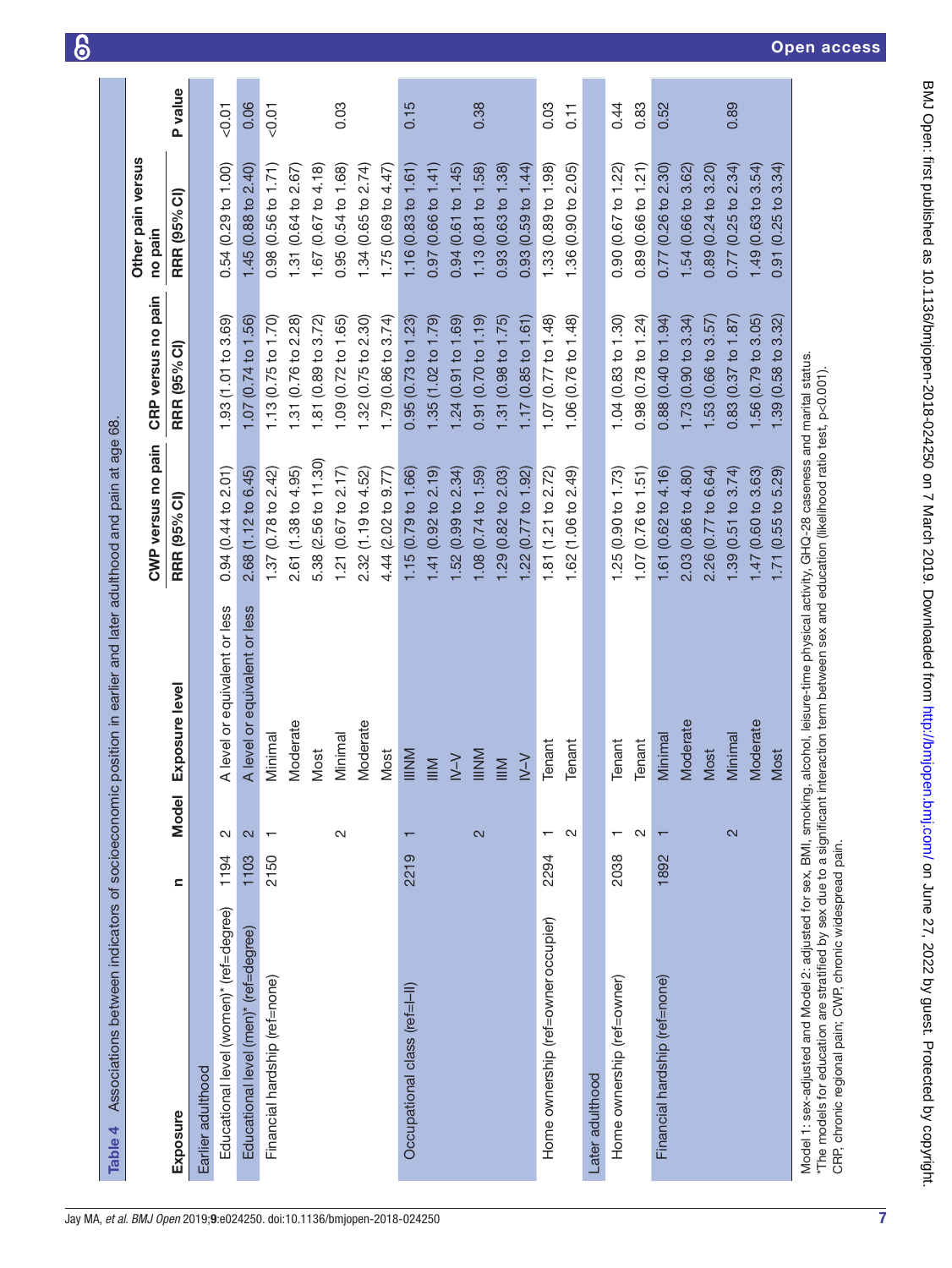| Table 5 Associations between cumulative exposure to tenant status and financial hardship and pain at age 68.           |      |       |                            |                                                                                       |                     |                           |                |
|------------------------------------------------------------------------------------------------------------------------|------|-------|----------------------------|---------------------------------------------------------------------------------------|---------------------|---------------------------|----------------|
|                                                                                                                        |      |       |                            | CWP versus no pain                                                                    | CRP versus no pain  | Other pain versus no pain |                |
| Exposure                                                                                                               |      | Model | Accumulation               | RRR (95% CI)                                                                          | RRR (95% CI)        | RRR (95% CI)              | <b>P</b> value |
| Housing ownership                                                                                                      | 1956 |       | Tenant at one point        | 0.90(0.61 to 1.33)                                                                    | 0.91(0.70 to 1.18)  | 0.89(0.63 to 1.25)        | 0.43           |
| accumulation                                                                                                           |      |       | Tenant at two points       | 1.10 (0.68 to 1.79)                                                                   | 1.08 (0.78 to 1.50) | 0.96 (0.62 to 1.47)       |                |
| (ref=always owner)                                                                                                     |      |       | Tenant at all points       | 1.99 (1.10 to 3.59)                                                                   | 1.13(0.71 to 1.81)  | 1.17(0.64 to 2.11)        |                |
|                                                                                                                        |      | 2     | Tenant at one point        | 0.83(0.55 to 1.23)                                                                    | 0.85(0.65 to 1.11)  | 0.86 (0.61 to 1.21)       | 0.72           |
|                                                                                                                        |      |       | Tenant at two points       | 0.90(0.54 to 1.49)                                                                    | 0.99(0.71 to 1.39)  | $0.92$ (0.59 to 1.43)     |                |
|                                                                                                                        |      |       | Tenant at all points       | 1.48 (0.78 to 2.78)                                                                   | 0.99 (0.61 to 1.60) | 1.12 (0.60 to 2.08)       |                |
| Financial hardship                                                                                                     | 1795 |       | Hardship at one point      | 2.26 (1.33 to 3.83)                                                                   | 1.36 (0.89 to 2.08) | 1.57 (0.93 to 2.65)       | $0.01$         |
| accumulation (ref=no or<br>minimal hardship)                                                                           |      |       | Hardship at both points    | 5.18 (1.70 to 15.77)                                                                  | 1.74(0.58 to 5.20)  | 1.13 (0.23 to 5.66)       |                |
|                                                                                                                        |      | N     | Hardship at one point      | (1.93(1.11 to 3.35))                                                                  | 1.34 (0.86 to 2.08) | 1.59 (0.93 to 2.73)       | 0.09           |
|                                                                                                                        |      |       | at both points<br>Hardship | 3.90 (1.20 to 12.64)                                                                  | 1.60 (0.52 to 4.92) | 1.15(0.23 to 5.84)        |                |
| Model 1: sex-adjusted and Model 2: adjusted for sex, BMI,<br>CRP, chronic regional pain; CWP, chronic widespread pain. |      |       |                            | smoking, alcohol, leisure-time physical activity, GHQ-28 caseness and marital status. |                     |                           |                |

to resources (such as better remunerated work) associated with a lower risk of CWP.

Although we found evidence that earlier adulthood may be a sensitive period, it is also clear that the choice of indicator is important as there was limited evidence of an association between occupational class and CWP or CRP. This is surprising given previous findings from the 1958 British birth cohort.<sup>18 19</sup> These previous analyses showed that lower parental occupational class in childhood and own occupational class at age 42 were associated with an increased risk of CWP at age 45 and that the association between own occupational class at 42 and CWP persisted after adjustment for parental occupational class in childhood (and in the case of Macfarlane *et al*, [18](#page-8-9) adjustment for potential confounders/mediators). Reasons for the discrepancy with our findings may be attributable to differences in study design, particularly the ages at which pain was measured. Additionally, due to social, political and cultural changes over the course of the 20th century, conditions at the time of birth in each of the cohorts were different. For example, participants in the NSHD were born in 1946, which was the period immediately after World War II when food rationing was still in effect and important changes in housing regulations had not yet been passed, and so will have experienced poorer absolute economic and environmental conditions in early life than the cohort born in 1958. Further, the effects of occupation may act only contemporaneously in the aetiology of CWP, through the immediate psychosocial or physical demands of the work, for example.<sup>[16 17 40 41](#page-8-15)</sup>

Goosby $^{20}$  found that childhood conditions (ie, self-reported parental education, receipt of financial assistance and having gone hungry) were associated with chronic pain prevalence in adulthood (ages 25–64). Differences between this study's findings and our own could be attributable to differences in the indicators of childhood socioeconomic circumstances used. In addition, the associations for childhood SEP indicators observed by  $Goosby<sup>20</sup>$  were somewhat attenuated in models that included adulthood SEP (income, education and benefit receipt since age 18). The latter were all associated with chronic pain in the expected directions. The fact that receipt of benefits was associated with chronic pain in Goosby's study<sup>20</sup> is consistent with our finding that financial hardship was associated with CWP.

This study has a number of strengths. The NSHD is largely representative of the population of older adults in Great Britain despite some losses to follow-up,  $2426$ meaning that results are likely to be generalisable to this generation. We examined a wide range of SEP indicators with data being collected over a 60-year-period. The study is subject to very limited (if any) recall bias as data were collected prospectively. There is also, therefore, limited risk of exposure or outcome misclassification (ie, participants being incorrectly labelled as lower or higher SEP).

<span id="page-7-0"></span>Some limitations are also noted. It was not possible to examine incident pain as no data on CWP or CRP had been ascertained before age 68. As the onset of CWP and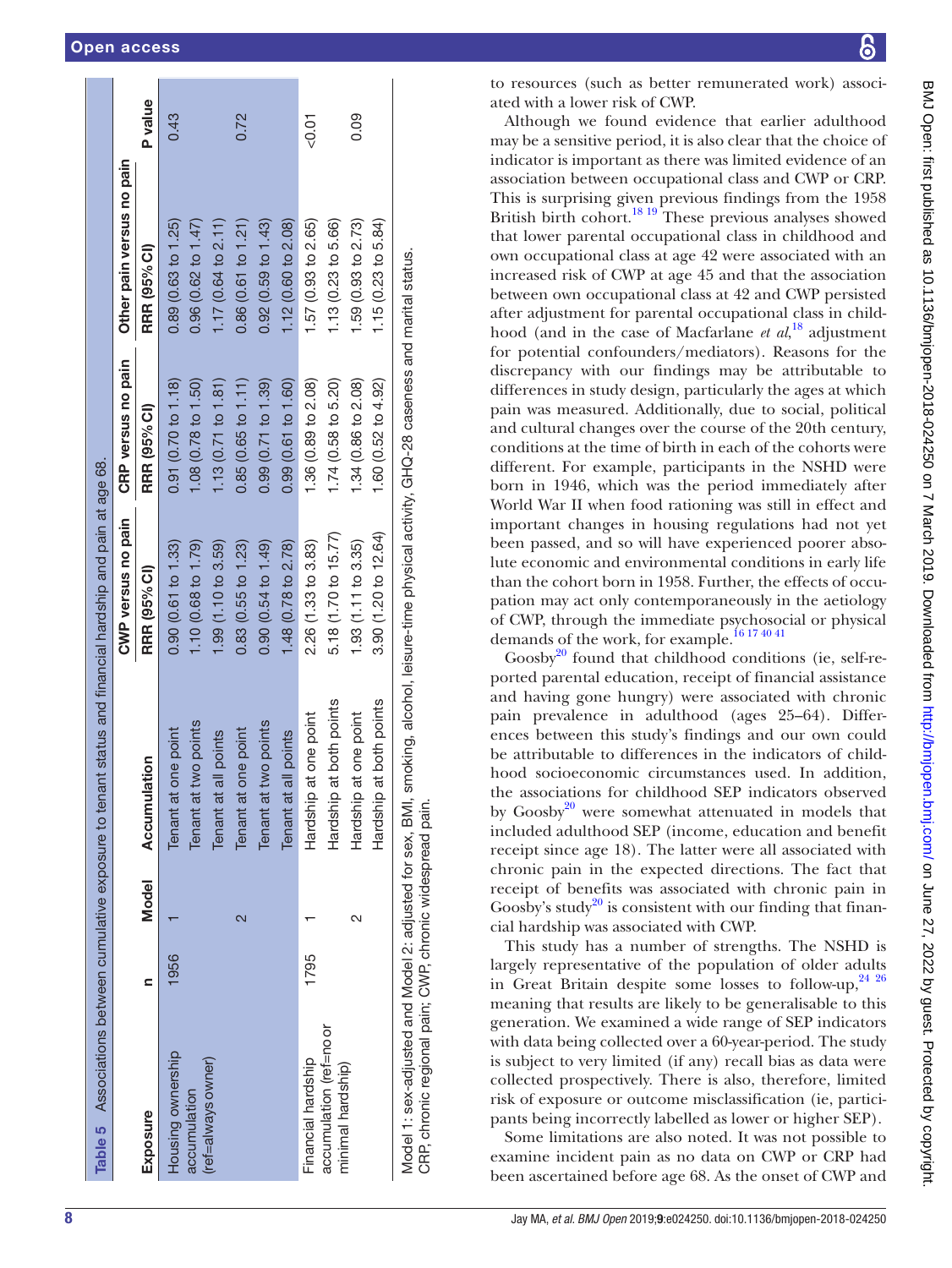# b

CRP may occur earlier in life and persist into later adulthood, future work will need to establish the temporality of associations. Although we adjusted for a range of covariates, we only did so at one time point. Changes in these variables may be associated with changes in pain state over time and failing to account for their time-varying nature might have resulted in residual confounding. There might also be survivor bias as lower SEP in childhood was associated with lower survival rates into adulthood in NSHD. $^{42}$  If so, this would bias associations towards the null and could partially explain why there was no association between childhood SEP and CWP or CRP at age 68. Finally, results might not be generalizable to younger, more ethnically diverse cohorts so the study should be replicated with subsequent generations, particularly the 1958 British birth cohort as participants in that study age, which also contains data on SEP and pain.

These results have important implications for public policy. Given its high prevalence, cost and associated disability, prevention of CWP and CRP should be considered a key public health priority. Policymakers should ensure that socioeconomic adversity across life is addressed in public health interventions, particularly the role that housing, education and financial hardship may play.

Acknowledgements The authors are grateful to NSHD study members for their continuing participation in the study. We also thank members of the NSHD scientific and data collection teams.

Contributors MAJ had full access to the data and takes full responsibility for the integrity and accuracy of the analysis. MAJ, SGM and RB conceived the idea for this study. MAJ, SGM, RB and RC contributed to study design. MAJ analysed the data and drafted the manuscript. All authors contributed critically to the manuscript and provided final approval of the version to be published.

Funding This work was supported by the UK MRC that provides core funding for the MRC NSHD and supported SGM and RC (programme code: MC\_UU\_12019/4). SGM was also supported by MRC grant MR/L010399/1. MAJ was supported while carrying out this work by a grant from Great Ormond Street Hospital for Children NHS Foundation Trust. RB was supported in part by grant MR/R016372/1 for the King's College London MRC Skills Development Fellowship programme funded by the UK Medical Research Council and grant IS-BRC-1215-20018 for the National Institute for Health Research (NIHR) Biomedical Research Centre at South London and Maudsley NHS Foundation Trust and King's College London.

Disclaimer The views expressed are those of the authors and not necessarily those of the MRC, NHS, NIHR or the Department of Health and Social Care. The funders of the study had no role in the study design, data collection, data analysis, data interpretation, writing of the report or decision to submit the article for publication.

Competing interests None declared.

Patient consent for publication Not required.

Ethics approval Ethical approval was received for each data collection; in 2014– 2015, this was obtained from the Queen Square Ethics Committee (14/LO/1073) and the Scotland A Research Ethics Committee (14/SS/1009) and written informed consent was obtained from study members.

Provenance and peer review Not commissioned; externally peer reviewed.

Data sharing statement Data used in this publication are available to bona fide researchers upon request to the NSHD Data Sharing Committee via a standard application procedure. Further details can be found at [http://www.nshd.mrc.ac.uk/](http://www.nshd.mrc.ac.uk/data) [data](http://www.nshd.mrc.ac.uk/data) and doi: 10.5522/NSHD/Q101; 10.5522/NSHD/Q102 and 10.5522/NSHD/Q103.

Open access This is an open access article distributed in accordance with the Creative Commons Attribution 4.0 Unported (CC BY 4.0) license, which permits others to copy, redistribute, remix, transform and build upon this work for any

purpose, provided the original work is properly cited, a link to the licence is given, and indication of whether changes were made. See: [https://creativecommons.org/](https://creativecommons.org/licenses/by/4.0/) [licenses/by/4.0/](https://creativecommons.org/licenses/by/4.0/).

#### **REFERENCES**

- <span id="page-8-0"></span>1. Rice AS, Smith BH, Blyth FM. Pain and the global burden of disease. *[Pain](http://dx.doi.org/10.1097/j.pain.0000000000000454)* 2016;157:791–6.
- <span id="page-8-1"></span>2. Thomas E. Pain in older people. In: Croft P, Blyth FM, van Der Windt D, eds. *Chronic Pain Epidemiology: From Aetiology to Public Health*. Oxford: Oxford University Press, 2010:185–99.
- <span id="page-8-2"></span>3. Wolfe F, Smythe HA, Yunus MB, *et al*. The American College of Rheumatology 1990 Criteria for the Classification of Fibromyalgia. Report of the Multicenter Criteria Committee. *[Arthritis Rheum](http://www.ncbi.nlm.nih.gov/pubmed/2306288)* 1990;33:160–72.
- <span id="page-8-3"></span>4. Fayaz A, Croft P, Langford RM, *et al*. Prevalence of chronic pain in the UK: a systematic review and meta-analysis of population studies. *[BMJ Open](http://dx.doi.org/10.1136/bmjopen-2015-010364)* 2016;6:e010364.
- <span id="page-8-4"></span>5. Mansfield KE, Sim J, Jordan JL, *et al*. A systematic review and metaanalysis of the prevalence of chronic widespread pain in the general population. *[Pain](http://dx.doi.org/10.1097/j.pain.0000000000000314)* 2016;157:55–64.
- 6. Andrews P, Steultjens M, Riskowski J. Chronic widespread pain prevalence in the general population: a systematic review. *[Eur J Pain](http://dx.doi.org/10.1002/ejp.1090)* 2018;22:5–18.
- <span id="page-8-5"></span>7. Blyth FM, March LM, Brnabic AJM, *et al*. Chronic pain in Australia: a prevalence study. *[Pain](http://dx.doi.org/10.1016/S0304-3959(00)00355-9)* 2001;89(2):127–34.
- <span id="page-8-6"></span>8. Gatchel RJ, Peng YB, Peters ML, *et al*. The biopsychosocial approach to chronic pain: scientific advances and future directions. *[Psychol Bull](http://dx.doi.org/10.1037/0033-2909.133.4.581)* 2007;133:581–624.
- <span id="page-8-7"></span>9. Blyth FM, March LM, Brnabic AJ, *et al*. Chronic pain in Australia: a prevalence study. *[Pain](http://dx.doi.org/10.1016/S0304-3959(00)00355-9)* 2001;89(2-3):127–34.
- <span id="page-8-16"></span>10. Bridges S. Chapter 9 Chronic Pain. In: Craig R, Mindell J, eds. *Health Survey for England 2011*. Leeds: Health and Social Care Information Centre, 2011.
- 11. Elliott AM, Smith BH, Penny KI, *et al*. The epidemiology of chronic pain in the community. *[Lancet](http://dx.doi.org/10.1016/S0140-6736(99)03057-3)* 1999;354:1248–52.
- 12. Hagen K, Zwart JA, Svebak S, *et al*. Low socioeconomic status is associated with chronic musculoskeletal complaints among 46,901 adults in Norway. *[Scand J Public Health](http://dx.doi.org/10.1080/14034940510005699)* 2005;33:268–75.
- 13. Raftery MN, Sarma K, Murphy AW, *et al*. Chronic pain in the Republic of Ireland–community prevalence, psychosocial profile and predictors of pain-related disability: results from the Prevalence, Impact and Cost of Chronic Pain (PRIME) study, part 1. *[Pain](http://dx.doi.org/10.1016/j.pain.2011.01.019)* 2011;152:1096–103.
- 14. Toblin RL, Mack KA, Perveen G, *et al*. A population-based survey of chronic pain and its treatment with prescription drugs. *[Pain](http://dx.doi.org/10.1016/j.pain.2010.12.036)* 2011;152:1249–55.
- <span id="page-8-8"></span>15. Galobardes B, Lynch J, Smith GD. Measuring socioeconomic position in health research. *[Br Med Bull](http://dx.doi.org/10.1093/bmb/ldm001)* 2007;81-82:21–37.
- <span id="page-8-15"></span>16. Galobardes B, Shaw M, Lawlor DA, *et al*. Indicators of socioeconomic position (part 1). *[J Epidemiol Community Health](http://dx.doi.org/10.1136/jech.2004.023531)* 2006;60:7–12.
- 17. Galobardes B, Shaw M, Lawlor DA, *et al*. Indicators of socioeconomic position (part 2). *[J Epidemiol Community Health](http://dx.doi.org/10.1136/jech.2004.028092)* 2006;60:95–101.
- <span id="page-8-9"></span>18. Macfarlane GJ, Norrie G, Atherton K, *et al*. The influence of socioeconomic status on the reporting of regional and widespread musculoskeletal pain: results from the 1958 British Birth Cohort Study. *[Ann Rheum Dis](http://dx.doi.org/10.1136/ard.2008.093088)* 2009;68:1591–5.
- <span id="page-8-10"></span>19. Power C, Atherton K, Strachan DP, *et al*. Life-course influences on health in British adults: effects of socio-economic position in childhood and adulthood. *[Int J Epidemiol](http://dx.doi.org/10.1093/ije/dyl310)* 2007;36:532–9.
- <span id="page-8-11"></span>20. Goosby BJ. Early life course pathways of adult depression and chronic pain. *[J Health Soc Behav](http://dx.doi.org/10.1177/0022146512475089)* 2013;54:75–91.
- <span id="page-8-12"></span>21. Ben-Shlomo Y, Kuh D. A life course approach to chronic disease epidemiology: conceptual models, empirical challenges and interdisciplinary perspectives. *[Int J Epidemiol](http://dx.doi.org/10.1093/intjepid/31.2.285)* 2002;31:285–93.
- <span id="page-8-13"></span>22. Wadsworth M, Kuh D, Richards M, *et al*. Cohort Profile: The 1946 National Birth Cohort (MRC National Survey of Health and Development). *[Int J Epidemiol](http://dx.doi.org/10.1093/ije/dyi201)* 2006;35:49–54.
- 23. Wadsworth ME, Butterworth SL, Hardy RJ, *et al*. The life course prospective design: an example of benefits and problems associated with study longevity. *[Soc Sci Med](http://dx.doi.org/10.1016/S0277-9536(03)00083-2)* 2003;57:2193–205.
- <span id="page-8-14"></span>24. Stafford M, Black S, Shah I, *et al*. Using a birth cohort to study ageing: representativeness and response rates in the National Survey of Health and Development. *[Eur J Ageing](http://dx.doi.org/10.1007/s10433-013-0258-8)* 2013;10:145–57.
- Kuh D, Pierce M, Adams J, et al. Cohort profile: updating the cohort profile for the MRC National Survey of Health and Development: a